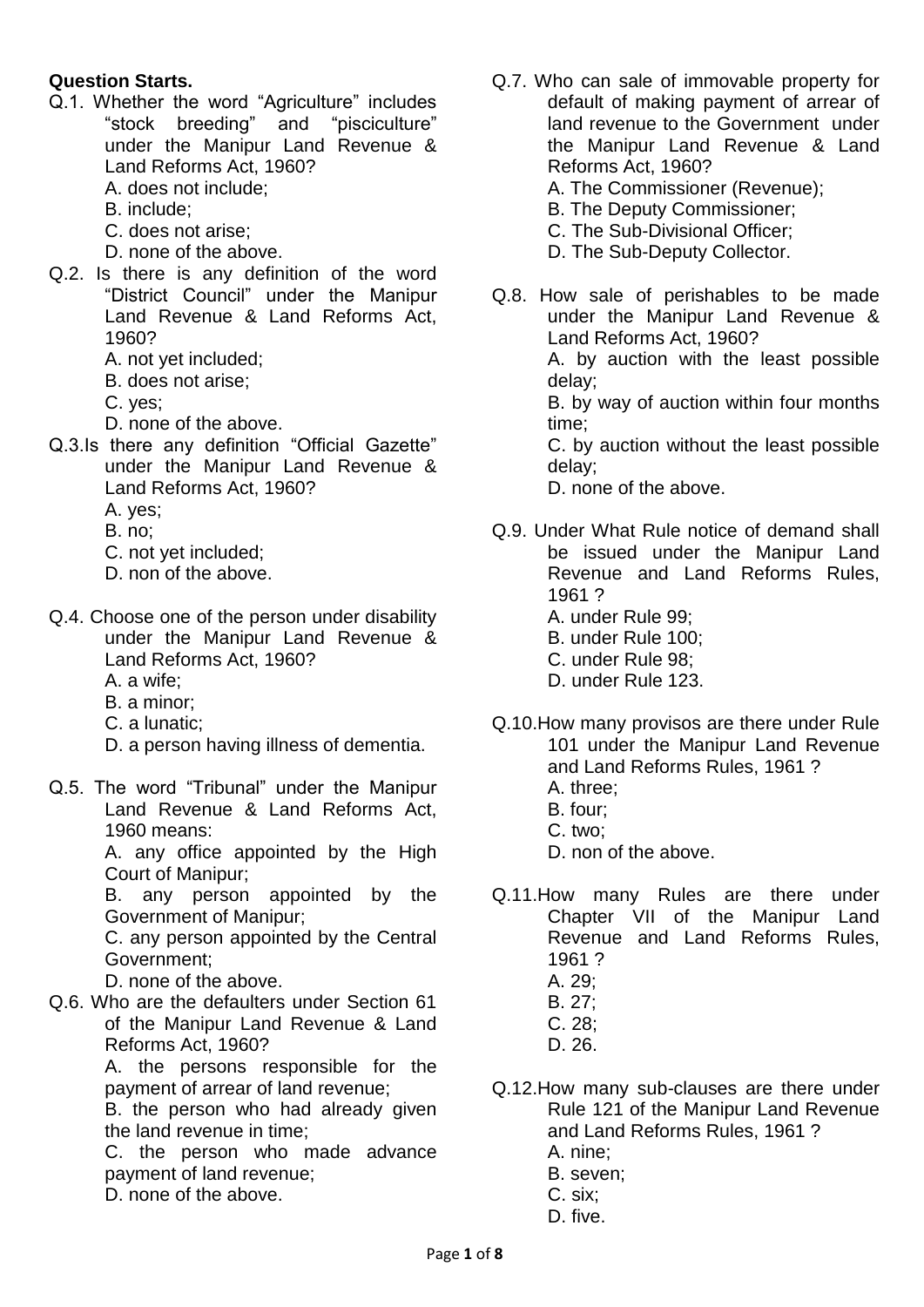- Q.13.What is the fee for a bailable warrant of arrest in respect of each person under the Manipur Land Revenue and Land Reforms Rules, 1961 ?
	- A. Rupees four;
	- B.Rupees five;
	- C. Rupees one;
	- D. Rupees one and fifty naye paise.
- Q.14. What is the fee for proclaimation of sale of movable or immovable property under the Manipur Land Revenue and Land Reforms Rules, 1961 ?
	- A. Rupees two;
	- B. Rupees three;
	- C. Rupees two and fifty naye paise.
	- D. non of the above.
- Q.15. How many clause and sub-clauses are there under Rule 122 of the Manipur Land Revenue and Land Reforms Rules, 1961 ?
	- A. nine clause and ten sub-clauses;
	- B. seven clauses and nine sub-clauses;
	- C. eight clause and six sub-clauses;
	- D. none of the above.
- Q.16.How many Explanation are there under Section 19 of the Indian Limitation Act, 1908 ?
	- A. three;
	- B. four;
	- C. five;
	- D. six.
- Q.17. Where does "Effect to receipt of procedure of mortgage land" has been contained under the Indian Limitation Act, 1908 ?
	- A. Section 19 (1);
	- B. section 20 (1);
	- C. Section 21;
	- D. Section 20(2).
- Q.18.How many Illustration are there under Section 25 of the Indian Limitation Act, 1908 ?
	- A. four;
	- B. three;
	- C. two;
	- D. one.
- Q.19.What is the period of limitation for filing of money lent under an agreement that it shall be payable on demand under the Indian Limitation Act, 1908 ?
	- A. three years;
	- B. four years;
	- C. five years;
	- D. none of the above.
- Q.20. What is the period of limitation for filing for money payable to the plaintiff for money paid for the defendant under the Indian Limitation Act, 1908 ?
	- A. none of the below;
	- B. one year;
	- C. two years;
	- D. three years.
- Q.21. Under what Schedule period of limitation for filing for money payable for interest upon money due from the defendant to the plaintiff has been contained under the Indian Limitation Act, 1908 ?
	- A. Schedule 60;
	- B. Schedule 61;
	- C. Schedule 62;
	- D. Schedule 63.
- Q.22. Under what Schedule period of limitation for filing on a promissory note or bond payable by instalments has been contained under the Indian Limitation Act, 1908 ?
	- A. Schedule 74;
	- B. Schedule 75;
	- C. Schedule 76;
	- D. none of the above.
- Q.23. Under what Schedule period of limitation for filing a suit by a surety against the principal debtor has been contained under the Indian Limitation Act, 1908 ?
	- A. Schedule 80;
	- B. Schedule 81;
	- C. Schedule 82;
	- D. Schedule 83.
- Q.24.What is the period of limitation for filing a suit upon any other contract to indemnify under the Indian Limitation Act, 1908 ?
	- A. four years;
	- B. three years;
	- C. two years;
	- D. none of the above.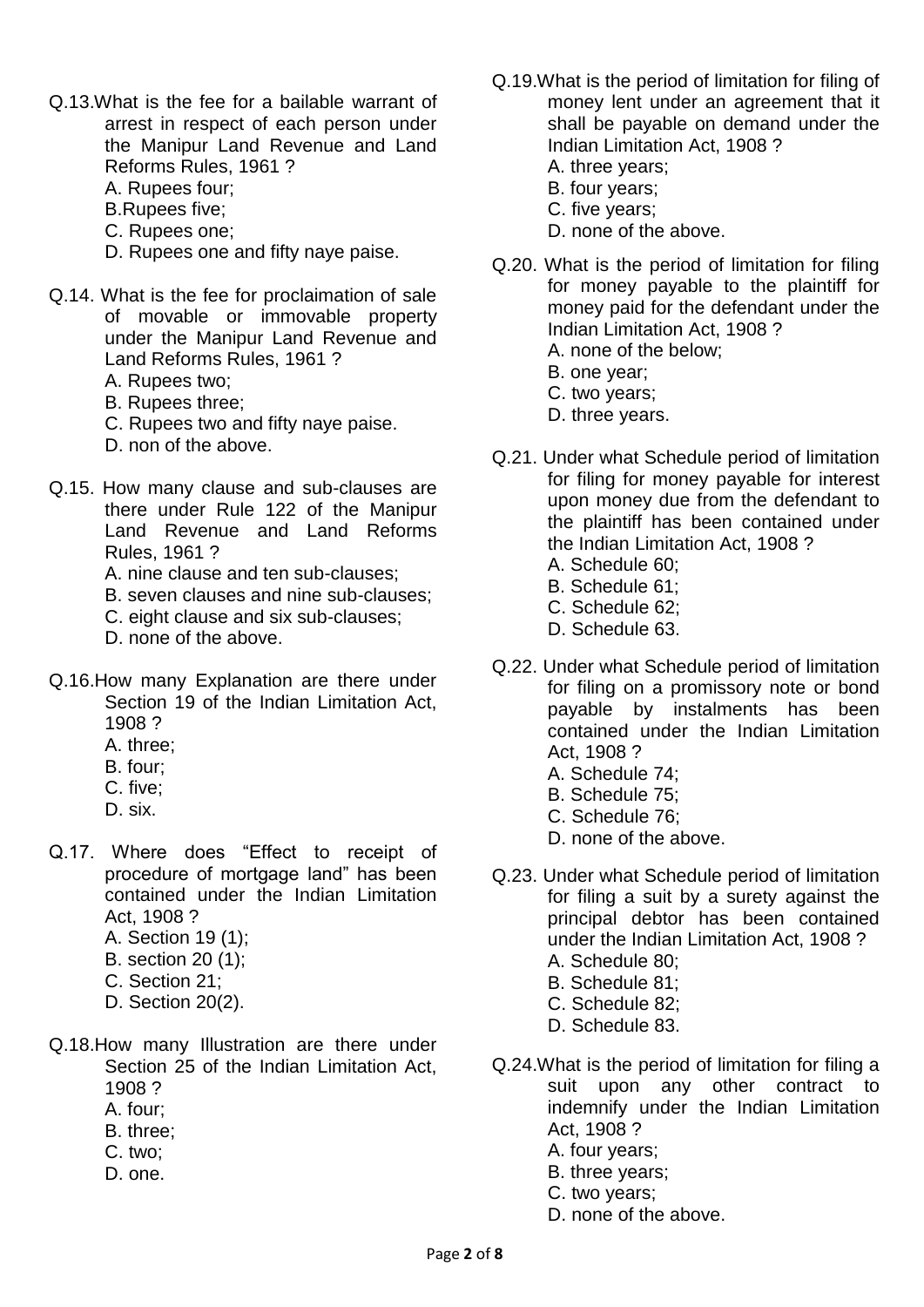- Q.25.What is the period of limitation for filing a suit for compensation for the breach of a contract in writing registered under the Indian Limitation Act, 1908 ?
	- A. nine years;
	- B. eight years;
	- C. seven years;
	- D. six years.
- Q. 26. What is the period of limitation for filing a suit to enforce payment of money charged upon immovable property under the Indian Limitation Act, 1908 ? A. twelve years;
	- B. thirteen years;
	- C. fourteen years;
	- D. fifteen years.
- Q.27.Whaty is the limitation for filing an award in the Court under the Indian Limitation Act, 1908 ?
	- A. sixty days;
	- B. thirty days;
	- C. eighty days;
	- D. ninety days.
- Q.28. What is the period of limitation for filing a suit by a purchaser of immovable property at a sale in execution of the decree for delivery of possession under the Indian Limitation Act, 1908 ?
	- A. six years;
	- B. five years;
	- C. four years;
	- D. three years.
- Q.29. Whether Schedule 182 of the Indian Limitation Act, 1908 has been substituted or not ?
	- A. not substituted;
	- B. substituted;
	- C. not yet substituted.
	- D. none of the above.
- Q.30 Who are competent to contract under the Indian Contract Act, 1872?

A. Every person is competent to contract who is of the age of majority according to Law to which he is subject; B. Every person of sound mine who is competent to contract according to the Indian Majority Act;

C. Every person of unsound mine who is incompetent to contract;

D. Every person who is suffering from dementia.

- Q.31.How many Illustration are there under Section 12 of the Indian Contract Act, 1872?
	- A. four;
	- B. three;
	- C. two;
	- D. one.
- Q. 32.What do you mean by "Consent" under the Indian Contract Act, 1872?

A. Three or more persons are said to consent when they agree upon the same thing in the same sense;

B. Four or more persons are said to consent when they agree upon the same thing in the same sense'

C. Tow or more persons are said to consent when they agree upon the same thing in the same sense; D. none of the above.

- Q.33.Under what Section "Coercion" has been defined under the Indian Contract Act, 1872?
	- A. under Section 12;
	- B. under Section 13;
	- C.under Section 14;
	- D. under Section 15.
- Q.34.How many Illustration are there under Section 16 of the Indian Contract Act, 1872?
	- A. four;
	- B. five;
	- C. six;
	- D. seven.
- Q.35.Under what Section "Fraud" has been defined under the Indian Contract Act, 1872?
	- A. under Section 17;
	- B. under Section 16;
	- C. under Section 15;
	- D. under Section 14.
- Q.36.How many explanation and Illustration are there under Section 19 of the Indian Contract Act, 1872?
	- A. Five explanation and two Illustration;
	- B. Four explanation and five Illustration;
	- C. One explanation and five Illustration;
	- D. none of the above.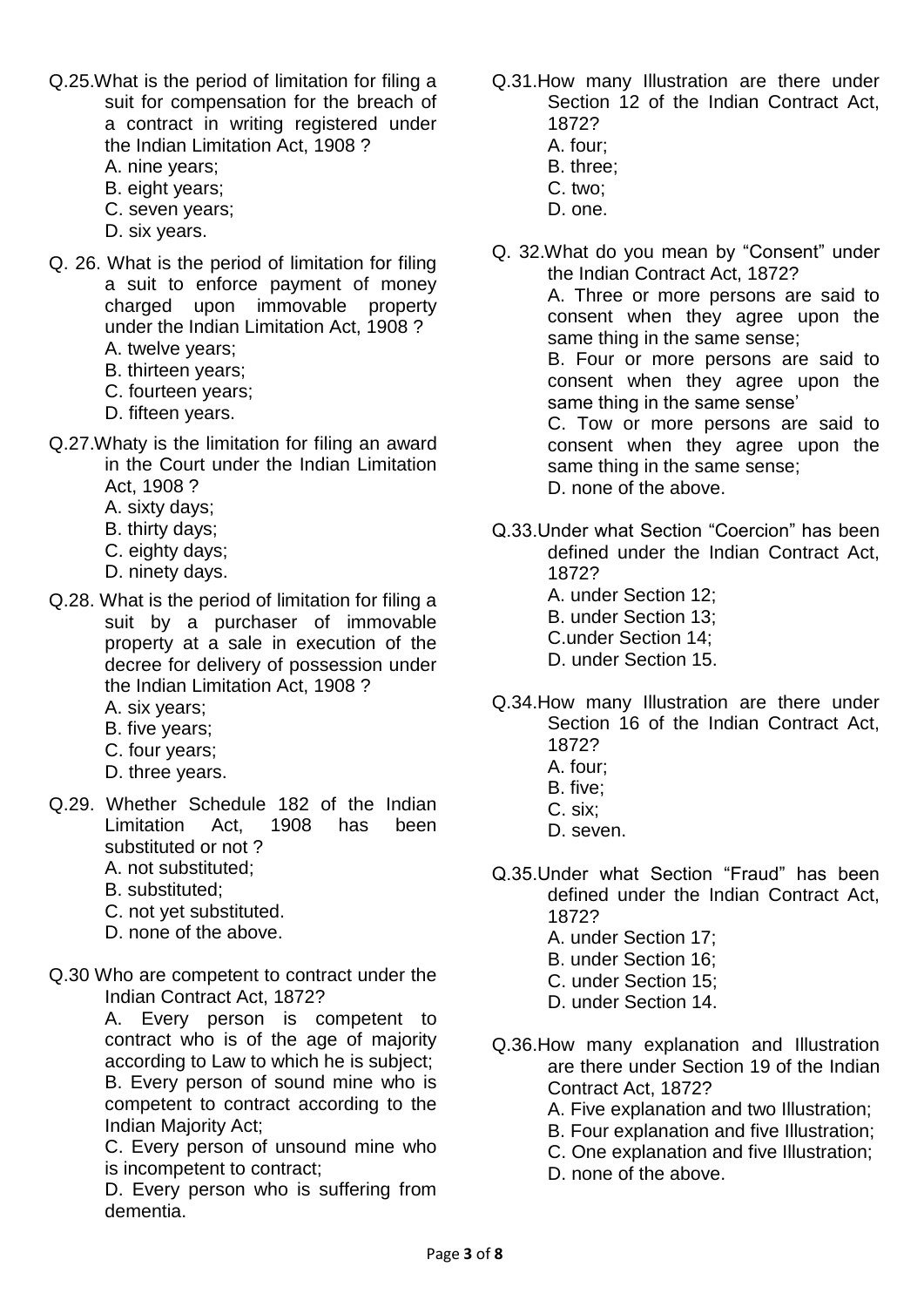- Q.37. Under what Section "Effect of mistakes as to law" has been contained under the Indian Contract Act, 1872?
	- A. Section 18;
	- B. Section 19;
	- C. Section 20;
	- D. Section 21.
- Q. 38. How many Illustration are there under Section 23 of the Indian Contract Act, 1872?
	- A. eleven;
	- B. twelve;
	- C. thirteen;
	- D. fourteen.
- Q.39. How many clauses, explanations and Illustrations are there under Section 25 of the Indian Contract Act, 1872?

A. seven clauses, three explanation and two Illustration;

B. three clauses, two explanation and seven Illustration.

C. three clauses seven explanation and two Illustration.

D. none of the above.

- Q.40.Under what Section "Agreement in restraint of trade, void" has been defined under the Indian Contract Act, 1872?
	- A. under Section 24;
	- B. under Section 25;
	- C. under Section 26;
	- D. under Section 27.
- Q.41.How many Illustrations are there under Section 29 of the Indian Contract Act, 1872?
	- A. nine Illustration;
	- B. eight Illustration;
	- C. seven Illustration;
	- D. six Illustration.
- Q.42. How many clauses are there under Section 38 of the Indian Contract Act, 1872?
	- A. four clauses;
	- B. five clauses;
	- C. three clauses;
	- D. two clauses.
- Q.43. How many Illustrations are there under Section 40 of the Indian Contract Act, 1872?
	- A. four Illustration;
	- B. three Illustration;
	- C. two Illustration;
	- D. one Illustration.
- Q.44. Under what Section "Devolution of joint liabilities" have been contained under the Indian Contract Act, 1872? A. under Section 40;
	- B. under Section 41;
	- C. under Section 42;
	- D. under Section 43.
- Q.45. How many Sections are there under Chapter IV of the Indian Contract Act, 1872?
	- A. forty one Sections;
	- B. twenty one Sections;
	- C. thirty one Sections;
	- D. none of the above.
- Q.46. Under what Section "Devolution of joint rights" have been contained under the Indian Contract Act, 1872? A. under Section 51; B. under Section 46;
	- C. under Section 45;
	- D. none of the above.
- Q.47. How many Illustrations are there under Section 54 of the Indian Contract Act,
	- 1872?
	- A. one Illustration;
	- B. two Illustrations;
	- C. three Illustrations;
	- D. four Illustrations.
- Q.48. Under What Section "Agreement to do impossible act" have been contained under the Indian Contract Act, 1872?
	- A. under Section 63;
	- B. under Section 59;
	- C. under Section 65;
	- D. none of the above.
- Q.49. Under what Section " Contract of indemnity" have been defined under the Indian Contract Act, 1872?
	- A. under Section 128;
	- B. under Section 130;
	- C. under Section 124;
	- D. none of the above.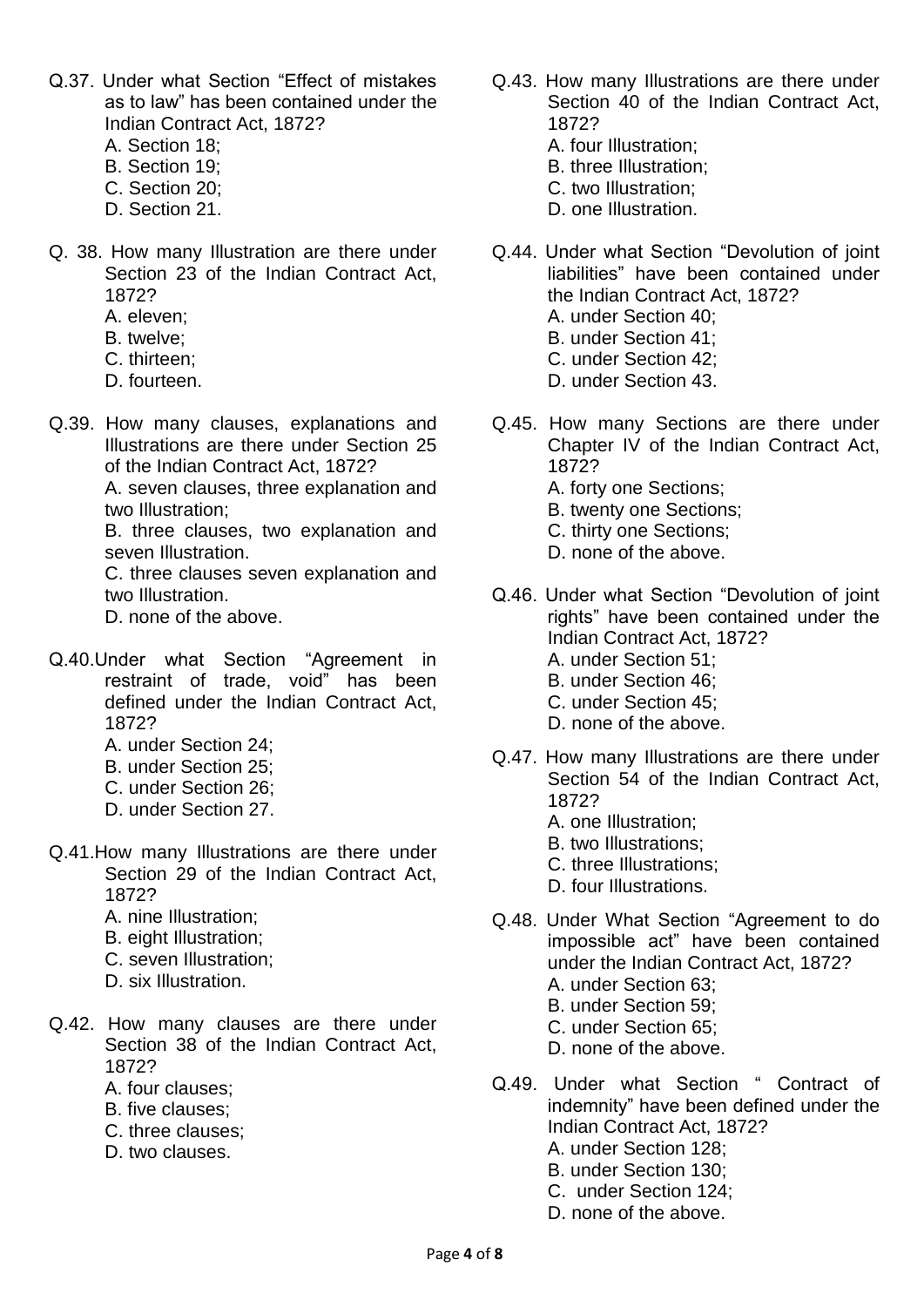- Q.50. "The Liability of the surety is coextensive with that of the principal debtor, unless it is otherwise provided by the contract" under the Indian Contract Act, 1872 is called? A. "Continuing guarantee";
	- B. "Contract of indemnity";
	- C. "Surety's liability";
	- D. none of the above.
- Q.51. How many Illustrations are there under Section 133 of the Indian Contract Act, 1872?
	- A. five Illustrations;
	- B. six Illustrations;
	- C. seven Illustrations;
	- D. none of the above.
- Q.52. Under what Section "Surety's right to benefit of creditor's securities" have been contained under the Indian Contract Act, 1872?
	- A. under Section 145;
	- B. under Section 144;
	- C. under Section 143;
	- D. under Section 141.
- Q.53. What do you mean by "Agent" under the Indian Contract Act, 1872?

A. is a person employed to do any act for another or to represent another in dealings with third persons;

B. The person for whom such act is done, or who is so represented;

C. is a person for whom such act is done, or who is so represented; D. none of the above.

- Q.54. Under what Section "Consideration not necessary" have been contained under the Indian Contract Act, 1872?
	- A. under Section 189;
	- B. under Section 190;
	- C. under Section 191;
	- D. none of the above.
- Q.55.How many Illustrations are there under Section 194 and 195 of the Indian Contract Act, 1872?
	- A. four Illustration;
	- B. five Illustration;
	- C. three Illustration;
	- D. none of the above.
- Q.56. Under what Section "Agent's responsibility for sub-agent" and "Subagent's responsibility" have been contained under the Indian Contract Act, 1872?
	- A. under Section 191;
	- B. under Section 192;
	- C. under Section 193;
	- D. under Section 194.
- Q.57.What does Section 201 says under the Indian Contract Act, 1872?
	- A. "Agency of Termination";
	- B. "Termination of agency";
	- C. "Terminating of agency";
	- D. none of the above.
- Q.58. Under what Section "Notice of revocation or renunciation" have been contained under the Indian Contract Act, 1872?
	- A. under Section 209;
	- B. under Section 208;
	- C. under Section 207;
	- D. under Section 206.
- Q.59. How many clauses are there under "Presumption of contract to contrary" under the Indian Contract Act, 1872?
	- A. three clauses; B. four clauses;
	- C. five clauses;
	- D. none of the above.
- Q.60.Under what Section "Liability of pretended agent" have been contained under the Indian Contract Act, 1872?
	- A. under Section 234;
	- B. under Section 235;
	- C. under Section 236;
	- D. under Section 237.
- Q.61. Whether Section 48 of the Code of Civil Procedure, 1908 have been repealed or not ?
	- A. repealed;
	- B. cancelled;
	- C. exists;
	- D. none of the above.
- Q.62. How many proviso are there under Section 145 of the Code of Civil Procedure, 1908 ?
	- A. three;
	- B. two;
	- C. one;
	- D. zero;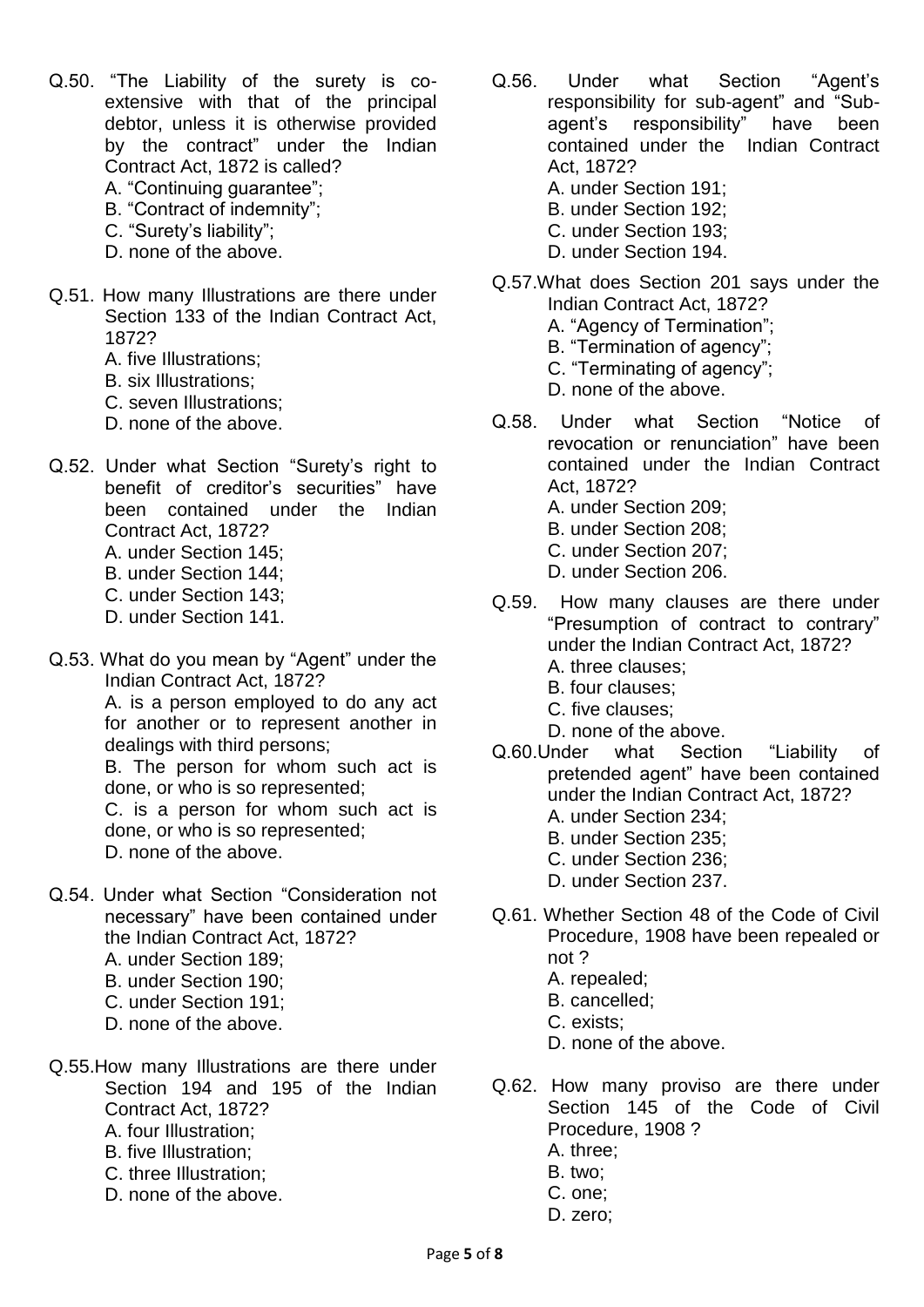- Q.63. Under what Schedule "PLEADINGS" have been contained under the Code of Civil Procedure, 1908 ? A. APPENDIX A of the First Schedule; B. APPENDIX B of the First Schedule; C. APPENDIX C of the First Schedule;
	- D. APPENDIX D of the First Schedule.
- Q.64. Under what form of the First Schedule a Suit "On an agreement of indemnity" has to be filed under the Code of Civil Procedure, 1908 ?
	- A. under form number 20;
	- B. under form number 10;
	- C. under form number 11;
	- D. under form number 13.
- Q.65.Under what form "SPECIFIC PERFORMANCE (No.1) has to be filed under the First Schedule of the Code of Civil Procedure, 1908 ?
	- A. under form number 47;
	- B. under form number 48;
	- C. under form number 49;
	- D. under form number 50.
- Q.66. Under what Section "Sale" has been defined under the Transfer of Property Act, 1882 ?
	- A. under Section 55;
	- B. under Section 56;
	- C. under Section 54;
	- D. none of the above.
- Q.67. Under what chapter the word "Mortgage", "mortgagor", "mortgagee", "mortgage-money" and "mortgagedeed" have been defined under the Transfer of Property Act, 1882 ?
	- A. Chapter III;
	- B. Chapter IV;
	- C. Chapter V;
	- D. Chapter VI.
- Q.68.How many types of mortgage are there under the Transfer of Property Act, 1882 ?
	- A. nine types;
	- B. seven types;
	- C. six types;
	- D. five types.
- Q.69. Under what Section "Mortgage when to be by assurance" have been contained under the Transfer of Property Act, 1882 ?
	- A. under Section 59;
	- B. under Section 60;
	- C. under Section 61;
	- D. under Section 62.
- Q.70.How many clauses are there under Section 73 of the Transfer of Property Act, 1882 ? A. five clauses: B. four clauses: C. three clauses; D. two clauses.
- Q.71. Under what Section "Power to deposit in Court money due on mortgage" have been contained under the Transfer of Property Act, 1882 ? A. under Section 83; B. under Section 84; C. under Section 85;
	- D. none of the above.
- Q.72.What does Chapter V of the Transfer of Property Act, 1882 contain ? A. OF LEASES OF IMMOVABLE PROPERTY; B. OF LASHES OF IMMOVABLE PROPERTY; C. OF LEASE OF MOVABLE PROPERTY; D. NONE OF THE ABOVE.
- Q. 73 What do your mean by "Lessor" and "Lessee" under the Transfer of Property Act, 1882 ?
	- A. The transferor and the transferee;
	- B. The transferer and the transfring;
	- C. The transaction and the transactee;
	- D. none of the above.
- Q.74. What do you mean by "rent" under the Transfer of Property Act, 1882 ? A. the amount deposited for the lease is called "rent"; B. the money, share, service and the thing is called "rent";

C. the money, share capital, service charge or other thing to be is called "rent";

D. the money, share, service or other thing to be so rendered is called "rent".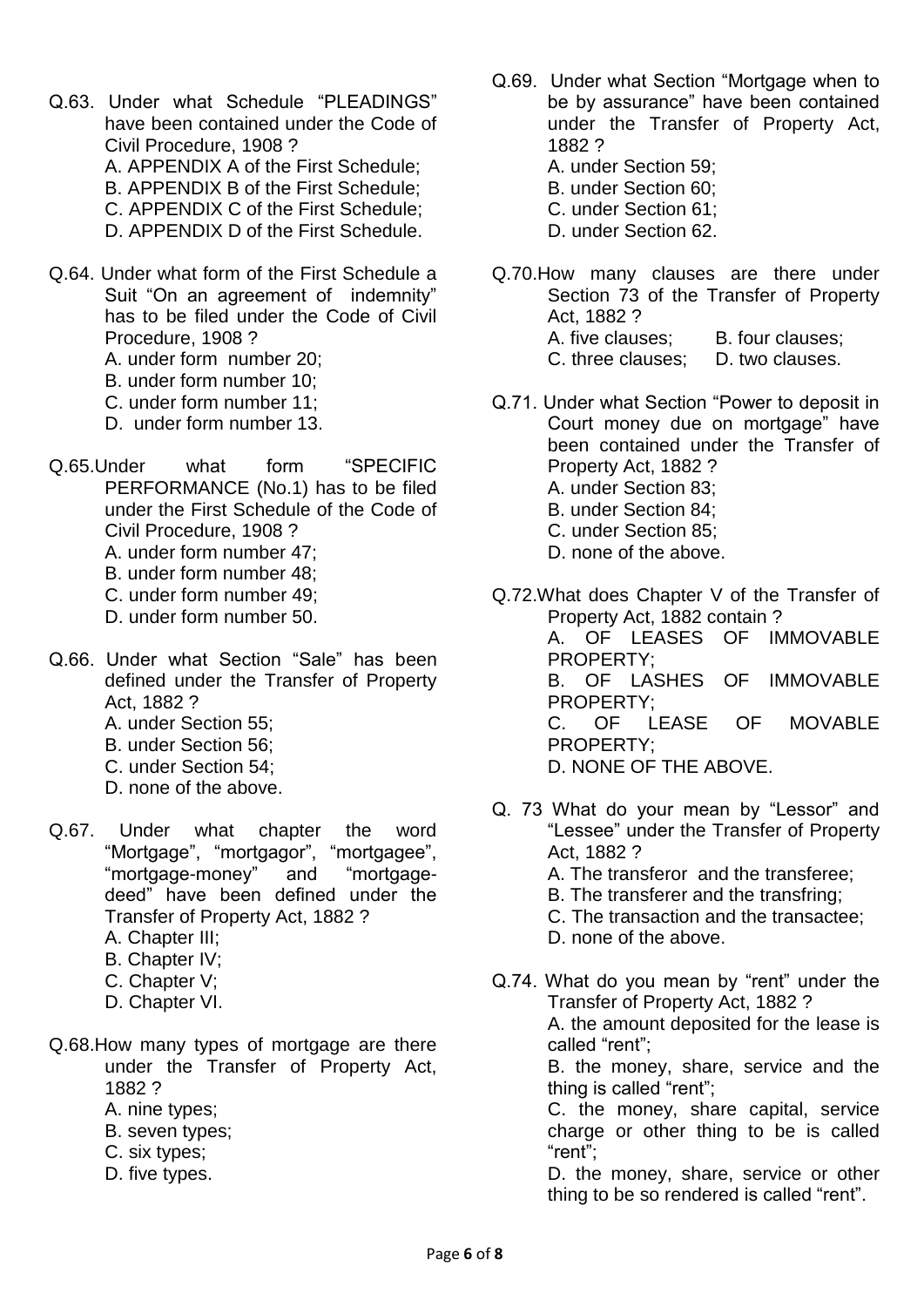- Q.75. How many conditions are there under the "Right and Liabilities of the Lessor" and the "Rights and Liabilities of the Lessee" under the Transfer of Property Act, 1882 ? A. seventeen; B. eighteen; C. nineteen' D. twenty.
- Q.76. Under what Section "Rights and liabilities of parties" are contained under the Transfer of Property Act, 1882 ? A. under Section 117; B. under Section 118; C. under Section 119; D. under Section 120.
- Q. 77. When did the Sale of Goods Act, 1930 come into force? A. 1st day of July, 1930;
	- B. 1st day of June, 1930;
	- C. 1st day of August, 1930;
	- D. 15th day of March, 1930.
- Q.78. Under what definition the word "delivery" has been defined under the Sale of Goods Act, 1930 ? A. under Section 2(5); B. under Section 2(4);
	- C. under Section 2(3);
	- D. under Section 2(2).
- Q.79. How many definitions are there under Section 2 of the Sale of Goods Act, 1930 ?
	- A. fourteen;
	- B. fifteen;
	- C. sixteen'
	- D. seventeen.
- Q.80.What does CHAPTER II of the Sale of Goods Act, 1930 contain ?
- A. FORMATION OF THE CONTRACT;
- B. FORMATION OF THE CONTRACTS;
- C. FORMATING OF THE CONTRACT;
- D. FORMALITIES OF THE CONTRACT.
- Q.81. Under what Section "Contract of sale how made" have been contained under the Sale of Goods Act, 1930 ? A. under Section 5;
	- B. under Section 6;
	- C. under Section 7;
	- D. none of the above.
- Q.82. How many clauses are there under Section 9 of the Sale of Goods Act, 1930 ? A. five clauses: B. four clauses: C. three clauses; D. two clauses.
- Q.83. Under what Section "Stipulation as to time" have been contained under the Sale of Goods Act, 1930 ? A. under Section 14; B. under Section 13; C. under Section 12; D. under Section 11.
- Q.84. How many clauses are there under Section 12 of the Sale of Goods Act, 1930 ?
	- A. five clauses;
	- B. four clauses;
	- C. six clauses;
	- D. none of the above.
- Q.85.How many provisos are there under Section 16 of the Sale of Goods Act, 1930 ?
	- A. six provisos;
	- B. five provisos;
	- C. two provisos;
	- D. none of the above.
- Q.86.under what Section "Goods must be ascertained" have been contained under the Sale of Goods Act, 1930 ?
	- A. under section 23;
	- B. under Section 22; C. under Section 21;
	-
	- D. none of the above.
- Q. 87. How many Section are there under CHAPTER III of the Sale of Goods Act, 1930 ?
	- A. thirteen Sections;
	- B. fourteen Sections;
	- C. fifteen sections;
	- D. sixteen Sections.
- Q.88. Under what Section's clause "Delivery to carrier" have been contained under the Sale of Goods Act, 1930 ?
	- A. Section 19 (2);
	- B. Section 20 (2);
	- C. Section 21(1);
	- D. Section 23 (2).